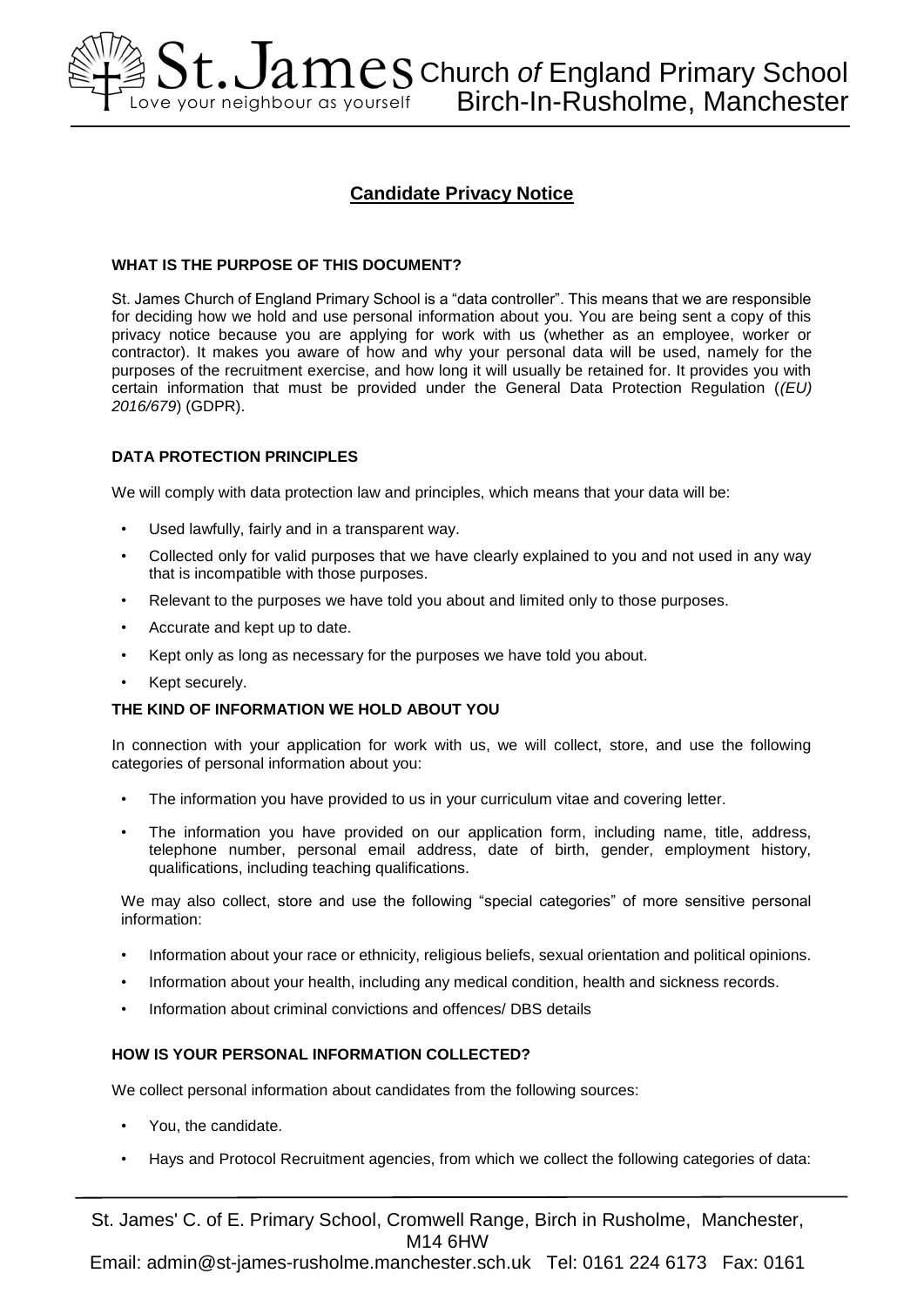

name, title, address, telephone number, personal email address, date of birth, gender, employment history, qualifications, including teaching qualifications.

- Disclosure and Barring Service in respect of criminal convictions.
- Your named referees, for whom we will supply guidance on the information we require.
- Data from the Teaching Regulation Agency

#### **HOW WE WILL USE INFORMATION ABOUT YOU**

We will use the personal information we collect about you to:

- Assess your skills, qualifications, and suitability for the role.
- Carry out background and reference checks, where applicable.
- Communicate with you about the recruitment process.
- Keep records related to our hiring processes.
- Comply with legal or regulatory requirements.

It is in our legitimate interests to decide whether to appoint you to the role since it would be beneficial to the school to appoint someone to that role.

We also need to process your personal information to decide whether to enter into a contract including a contract of employment or consultancy agreement with you.

We also collect personal information necessary to comply with our legal obligations

Having received your CV and covering letter or your application form, we will then process that information to decide whether you meet the basic requirements to be shortlisted for the role. If you do, we will decide whether your application is strong enough to invite you for an interview. If we decide to call you for an interview, we will use the information you provide to us at the interview to decide whether to offer you the role. If we decide to offer you the role, we will then take up references, carry out a criminal record check and complete qualification checks before confirming your appointment.

#### **If you fail to provide personal information**

If you fail to provide information when requested, which is necessary for us to consider your application (such as evidence of qualifications or work history), we will not be able to process your application successfully. For example, if we require a credit check or references for this role and you fail to provide us with relevant details, we will not be able to take your application further.

# **HOW WE USE PARTICULARLY SENSITIVE PERSONAL INFORMATION**

We will use your particularly sensitive personal information in the following ways:

- We will use information about your disability status to consider whether we need to provide appropriate adjustments during the recruitment process, for example whether adjustments need to be made during a test or interview.
- We will use information about your race or national or ethnic origin, religious, philosophical or moral beliefs, or your sexual life or sexual orientation, to ensure meaningful equal opportunity monitoring and reporting.

St. James' C. of E. Primary School, Cromwell Range, Birch in Rusholme, Manchester, M14 6HW Email: admin@st-james-rusholme.manchester.sch.uk Tel: 0161 224 6173 Fax: 0161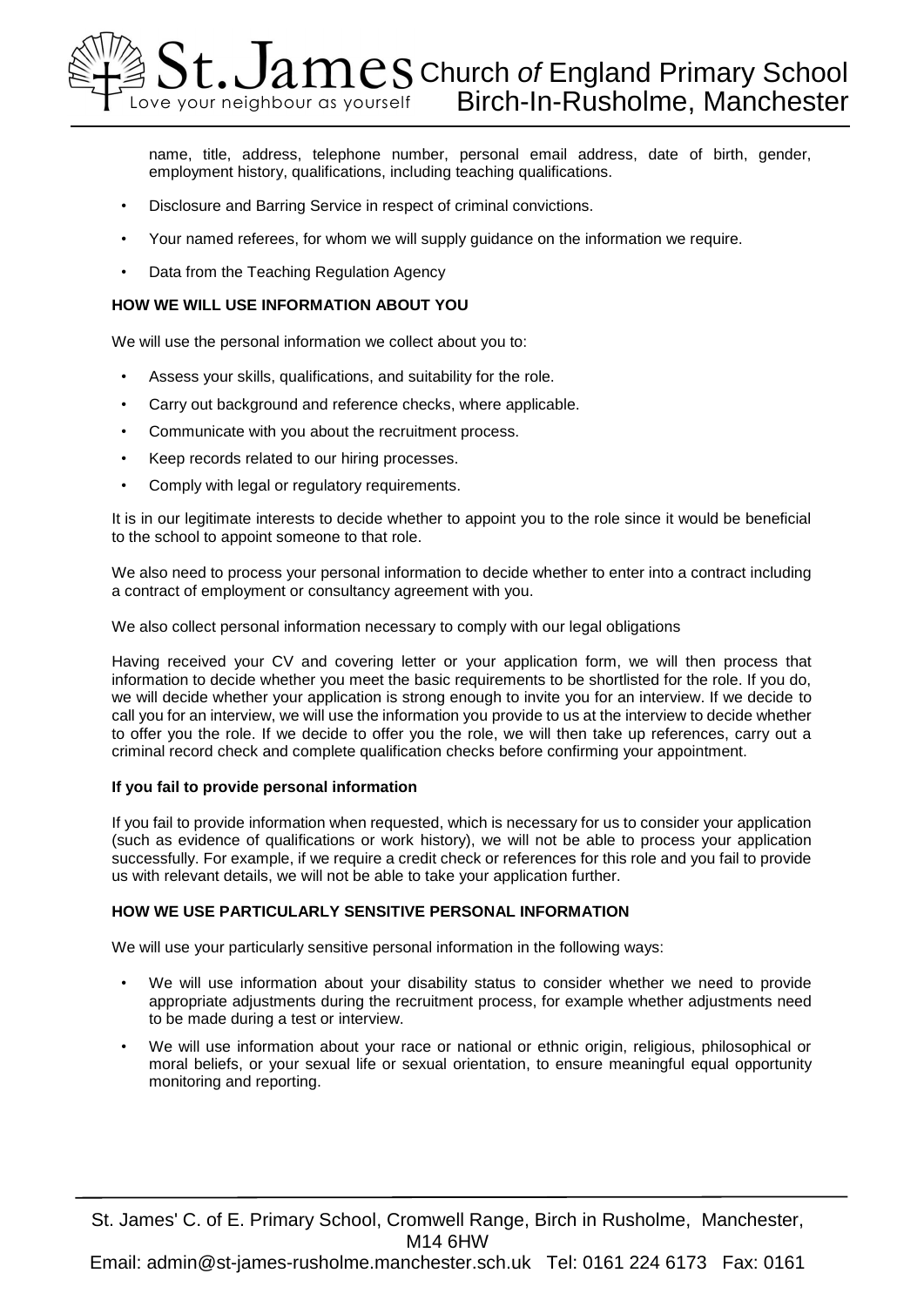# **INFORMATION ABOUT CRIMINAL CONVICTIONS**

We envisage that we will process information about criminal convictions.

We will collect information about your criminal convictions history if we would like to offer you the work (conditional on checks and any other conditions, such as references, being satisfactory). We are required to carry out a criminal records check in order to satisfy ourselves that there is nothing in your criminal convictions history which makes you unsuitable for the role. In particular:

• We are legally required to carry out criminal record checks for those carrying out the role.

We have in place an appropriate policy document and safeguards which we are required by law to maintain when processing such data.

# **AUTOMATED DECISION-MAKING**

You will not be subject to decisions that will have a significant impact on you based solely on automated decision-making.

#### **DATA SHARING**

#### **Why might you share my personal information with third parties?**

We will only share your personal information with the following third parties for the purposes of processing your application: For example LA and Department of Education. All the third-parties are required to take appropriate security measures to protect your personal information in line with our policies. We do not allow our third-parties to use your personal data for their own purposes. We only permit them to process your personal data for specified purposes and in accordance with our instructions.

#### **DATA SECURITY**

We have put in place appropriate security measures to prevent your personal information from being accidentally lost, used or accessed in an unauthorised way, altered or disclosed. In addition, we limit access to your personal information to those employees, agents, contractors and other third parties who have a business need-to-know. They will only process your personal information on our instructions and they are subject to a duty of confidentiality.

We have put in place procedures to deal with any suspected data security breach and will notify you and any applicable regulator of a suspected breach where we are legally required to do so.

#### **DATA RETENTION**

#### **How long will you use my information for?**

We will retain your personal information for a period of 3 months after we have communicated to you our decision about whether to appoint you to the role. We retain your personal information for that period so that we can show, in the event of a legal claim, that we have not discriminated against candidates on prohibited grounds and that we have conducted the recruitment exercise in a fair and transparent way. After this period, we will securely destroy your personal information in accordance with applicable laws and regulations.

If we wish to retain your personal information on file, on the basis that a further opportunity may arise in future and we may wish to consider you for that, we will write to you separately, seeking your explicit consent to retain your personal information for a fixed period on that basis.

# **RIGHTS OF ACCESS, CORRECTION, ERASURE, AND RESTRICTION**

St. James' C. of E. Primary School, Cromwell Range, Birch in Rusholme, Manchester, M14 6HW Email: admin@st-james-rusholme.manchester.sch.uk Tel: 0161 224 6173 Fax: 0161